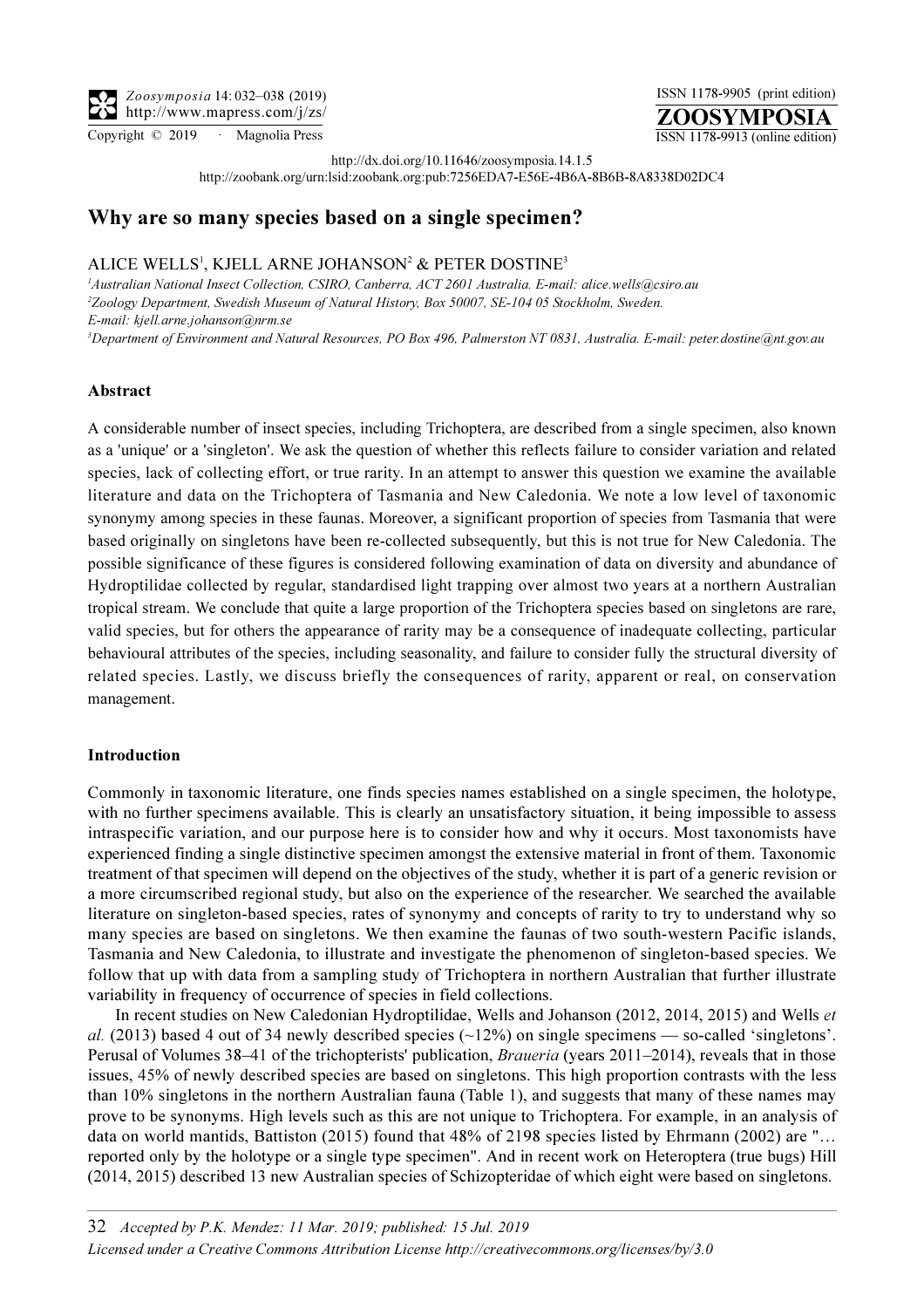| Species name               | Freq.        | % Freq. |
|----------------------------|--------------|---------|
| Hellyethira ramosa         | 34           | 56.7    |
| Orthotrichia tomentosa     | 31           | 51.7    |
| Hellyethira veruta         | 29           | 48.3    |
| Orthotrichia tyleri        | 25           | 41.7    |
| Tricholeiochiton jabirella | 24           | 40.0    |
| Orthotrichia amnica        | 22           | 36.7    |
| Hellyethira vernoni        | 19           | 31.7    |
| Oxyethira incana           | 19           | 31.7    |
| Oxyethira warramunga       | 18           | 30.0    |
| Hellyethira cubitans       | 17           | 28.3    |
| Hellyethira pulvina        | 14           | 23.3    |
| Orthotrichia exigua        | 13           | 21.7    |
| Orthotrichia bellicosa     | 11           | 18.3    |
| Oxyethira plumosa          | 11           | 18.3    |
| Orthotrichia suteri        | 9            | 15.0    |
| Tricholeiochiton fidelis   | $\mathbf{9}$ | 15.0    |
| Hydroptila incertula       | 8            | 13.3    |
| Orthotrichia turrita       | $\bf 8$      | 13.3    |
| Tricholeiochiton bifurcata | 6            | 10.0    |
| Orthotrichia alata         | 5            | 8.3     |
| Orthotrichia eurhinata     | 5            | 8.3     |
| Orthotrichia velata        | 5            | 8.3     |
| Orthotrichia inornata      | $\mathbf{1}$ | 1.7     |
| Orthotrichia muscari       | $\mathbf{1}$ | 1.7     |
| Orthotrichia paranga       | $\mathbf{1}$ | 1.7     |

TABLE 1. Frequency of detections of hydroptilid species in 60 light trap samples from Magela Creek, Northern Territory, taken over almost two years.

Clearly, Trichoptera workers are not alone in basing new species names on single specimens. The critical question, then, is why is it done? Is it actually a consequence of failure to appreciate variation within and among species, is it inadequate collecting effort and at an incorrect time of year, or simply a consequence of the biology of a species? Both mantids and schizopterids are predators, and usually collected individually, but with modern collecting methods, Trichoptera can be expected to be taken in numbers that reflect their abundances. Thus, if these Trichoptera species really are rare, does this mean that each population is diffuse and involves very few individuals that interact rarely, or are populations strictly localised and thus encountered rarely? We all rely on our colleagues' experience and judgement in deciding species' boundaries ― inevitably elements of human variability creep in here.

## Nomenclatural validity of singleton-based species

Before querying the quality of the science, we need to address the nomenclature. Nomenclature is guided by the International Code of Zoological Nomenclature (ICZN). Under the Code, in fact, there is no impediment to description of new species on the basis of a single specimen, provided other requirements are met (see ICZN 2012, online 2015: Article 73).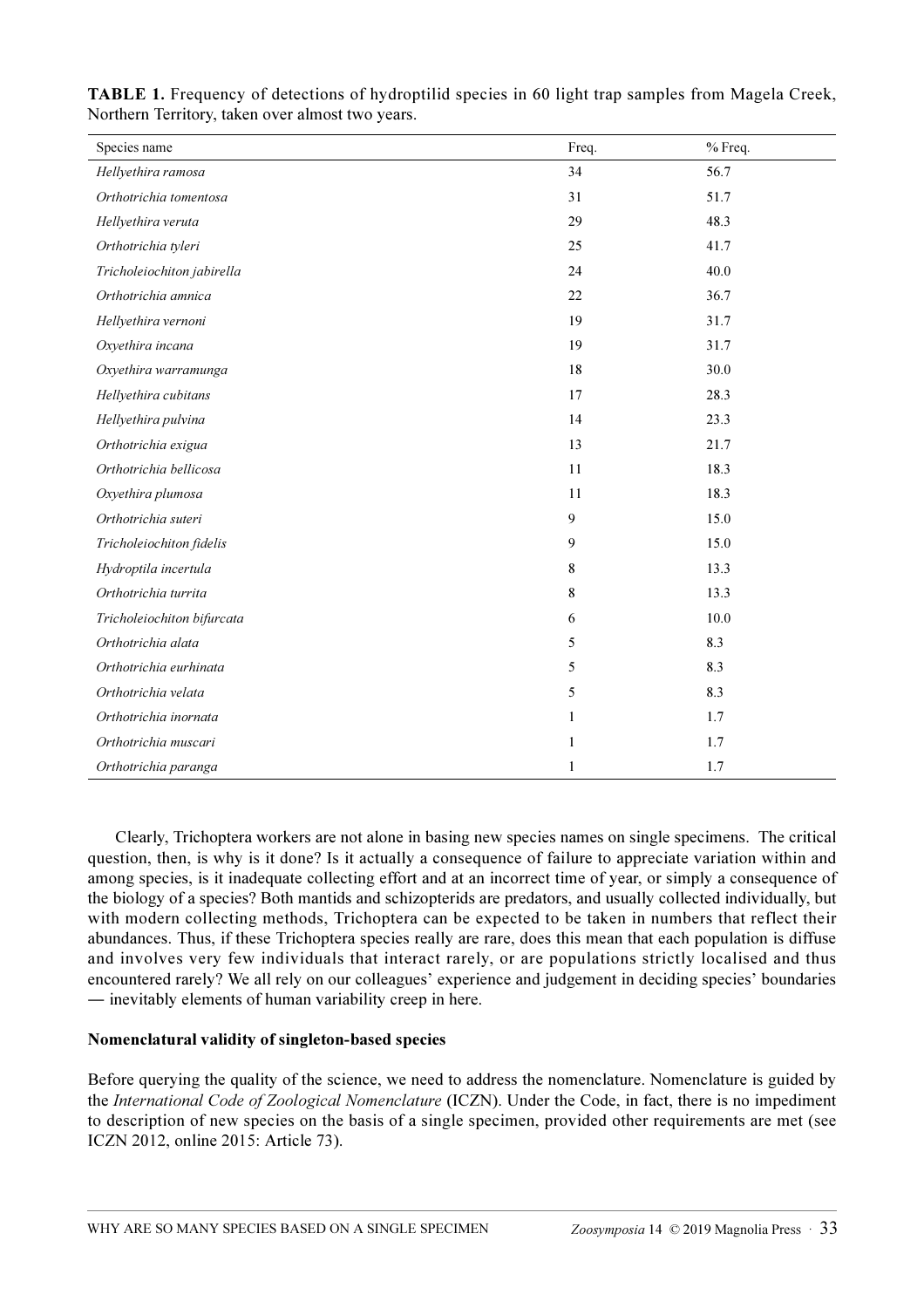#### Scientific validity of singleton-based species

Most taxonomists are unlikely to select a single specimen from a series and ignore the rest, although this certainly has happened. More commonly an author succumbs to the desire to provide a name for a specimen simply because it occurs in a collection. Moreover, this may be done in no particular context, such as a generic revision, and even without examining type material of similar species. In describing a species, we are erecting a hypothesis. A species definition is a concept and as such is subject to falsification. For the purpose of this study, our thesis is that 'singleton-based species are valid and rare'.

Inevitably, there must be variation among multiple individuals of a species, and the taxonomists' task is to interpret that variation. Describing a species on a single individual fails to allow for this variation. How many species would we make of domestic animals such as cats and dogs on this basis? Similarly, a deformed specimen may be mistakenly described as a new species — Malicky (2014) illustrated a vast number of deformities detected among Trichoptera. Polymorphic forms may be mistaken to be separate species, and males and females have often been described as separate species.

Rates of synonymy give some indication of the validity of species concepts. For some groups of organisms, levels of synonymy are quite considerable. For example, Gaston and Mound (1993) gave a figure of 22% for world Thysanoptera (thrips) and Wortley and Scotland (2004) estimated some 33–88% (mean 66%) for spermatophytes (seed plants). In preparation for the Atlas of Trichoptera of Southeast Asia, Malicky identified 176 synonyms among some 2000 valid species (~9%) and also signalled numerous other unresolved taxa (see Malicky 2013). For Australian Trichoptera, the figure for synonymy is very low, at 5% (ABRS July 2015), undoubtedly reflecting the fact that a considerable proportion of the fauna has been described by few workers and only comparatively recently.

If we accept the validity of at least a reasonable proportion of the species described from uniques, how many of these are rare and how many are described from an already existing but neglected pool of specimens that are available in collections? We return to the two examples above — schizopterid bugs and mantids. Significantly, of Hill's (2014, 2015) schizopterids, 10 of the 13 species are known only from the type locality, and from the mantid study, Battiston (2015) deduced that the high level of singleton-based species suggested that most species are probably not common.

But could it be simply that they are under-collected? Indeed, much collecting is spasmodic at best: a collecting expedition may only allow sampling at a site once or twice and often in a single season — climate or funding may impose limitations on access, or sites may have difficult or restricted access. Only a restricted range of collecting methods may be employed, and this results in biased samples.

According to Lim et al. (2012), "[r]ecent reviews suggest that in tropical arthropod samples, 30% of all species are represented by only one specimen ..., with additional sampling helping little with eliminating rarity. Usually, such sampling only converts some of the singleton species to doubletons, with new singleton species being discovered in the process ..." [our emphasis].

## The concept of rarity

The concept of rarity is examined particularly by community ecologists in attempts to understand the distribution and abundance of species and by conservation managers charged with management of biodiversity. The former recognize patterns in natural assemblages of organisms, finding that distributions of species are highly skewed. Flather and Sieg (2007) concluded that "[i]n virtually all ecological communities around the world, most species are represented by few individuals, and most individuals come from only a few of the most common species". In a particular case, comparing differences in species richness and abundances in a British salt marsh and a fen community, Verberk (2011), found that for both communities most species were represented by few individuals; most individuals were identified as representing just a few species. How to wrestle with problems of real and apparent rarity is a challenge for conservation managers setting criteria for listing threatened and endangered species (see IUCN Standards & Petitions Working Sub Committee 2014). How does a conservation agency deal with a considerable proportion of the fauna under their brief being known from only a single specimen or even just a few? Or from a single locality?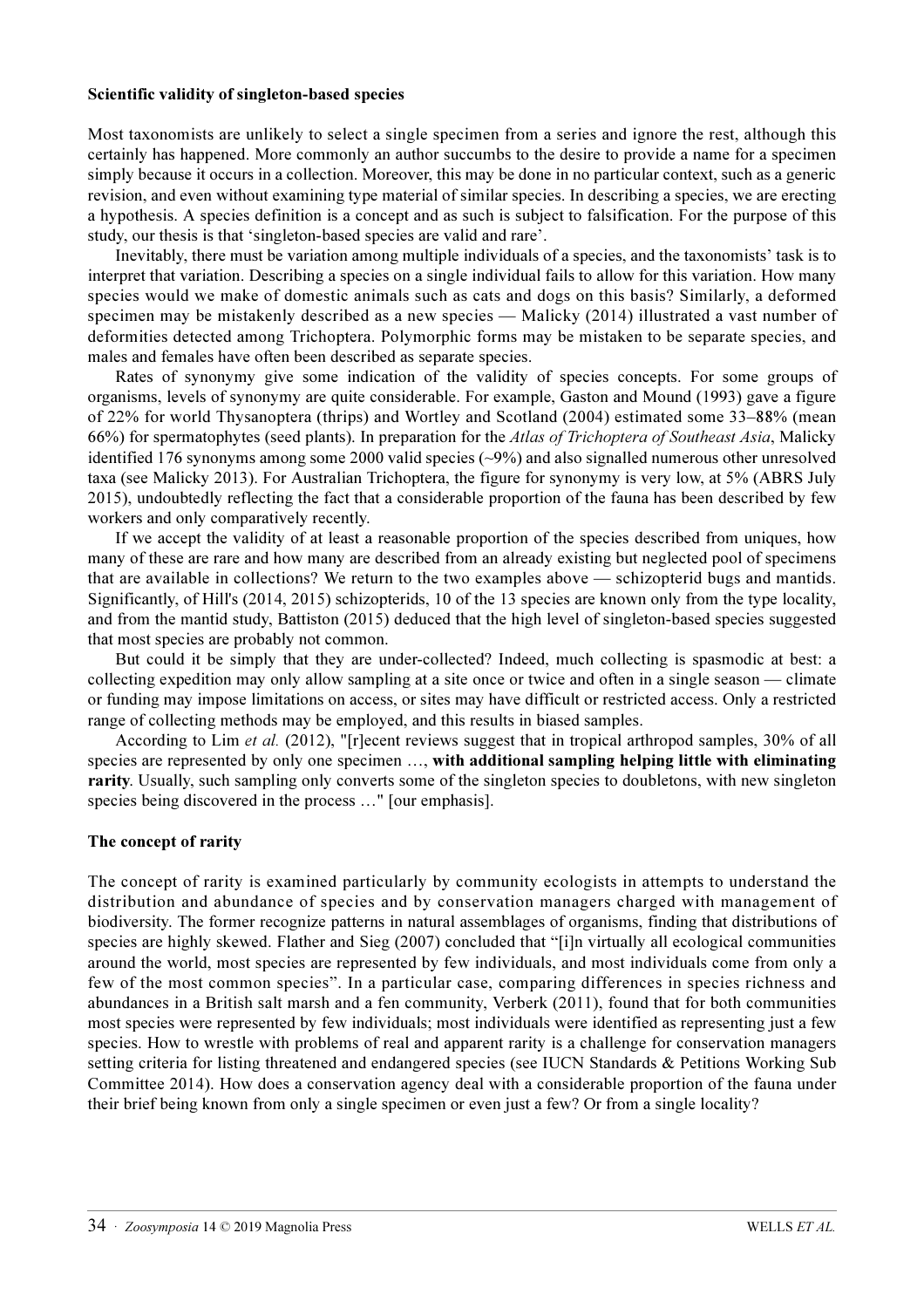#### Causes of rarity

Causes of rarity can be of two classes: "natural or intrinsic causes defined by a species' inherent biological or ecological characteristics; and (2) *anthropogenic* or *extrinsic* causes defined by harmful human activities that have resulted in limited distribution and abundance, independent of their biology" (Flather and Sieg 2007).

Among the first class, a species might occupy a high trophic level, i.e. be a top predator; it may be intolerant of particular conditions; it may occupy an extreme niche; or it may have high habitat selectivity. Rosenweig and Lomolino (1997) invoke the example of copepod species found in the North and South Pacific gyres, species that appear to have persisted in low numbers over geological time (i.e. show temporal persistence), despite a concurrent rapid expansion in abundances of other species, as evidence that rare species have particular attributes. For all groups, this posits a very strong argument for biological studies such as those that uncover curious behaviour, habitats and highly restricted niches. Being predatory would explain the low numbers of the mantids cited in the example above, and similar explanations can surely be given for rarity of some Trichoptera. For example, a microcaddisfly species described by Cairns and Wells (2002) occupies a highly restricted, extreme niche. This species lives among, feeds upon and makes its cases from an aquatic moss growing on a waterfall, and has been found at only one site in far northern Queensland. Although the species is reasonably abundant at the type locality, it has to be classed as rare: it has not been found anywhere else, and the moss is known only from one other site.

Causes of the second class are self-evident — habitat alteration such as pollution and clearing of riparian vegetation, and added to these, possible impacts of climate change.

#### Singletons and two island faunas

In exploring ideas of 'rarity' in Trichoptera we looked at data on the Trichoptera faunas of two small, proscribed land areas in the Australian Region. These are two islands in the Southwest Pacific for which the Trichoptera fauna are reasonably well collected and studied — New Caledonia, around 1500 km east of the coast of eastern Australia, and Tasmania, less than 200 km south of the south-eastern coast of mainland Australia. Although records are somewhat limited for both, we can also take the next steps of looking at synonymy rates and whether the species based on singletons have been collected subsequent to description.

Concerted efforts to collect Trichoptera were made in New Caledonia over the years 2000 to 2004 by members of the Swedish Museum of Natural History, amassing over 32,000 specimens, and to date, resulting in some 23 taxonomic, phylogenetic and phylogeographic studies. For Tasmania we have the considerable works of Arturs Neboiss, published from 1959–2003 (for full list see Trichoptera Literature Database, Holzenthal *et al.* 2012), augmented by studies by other authors. Based on his extensive collecting over the years 1965 to 1974, Neboiss (1977) published a revision of Tasmanian Trichoptera; his collection was supplemented by 2,000 specimens taken by E.F. Riek of CSIRO, Canberra. Furthermore, Neboiss (2003) updated the Tasmanian list, adding new species and material collected after his review; and several additional species have been added since 2002 by other authors. Records for the major collection of Australian Trichoptera, housed at Museum Victoria, are available from the Online Collections of Australian Museums (OZCAM) through the freely available online Atlas of Living Australia (ALA). Tasmania, with its close proximity to the large land mass of mainland Australia and probably greater or at least longer-term interest in its aquatic fauna than has been the case for New Caledonia, might be expected to have a lower percentage of singletons and a higher percentage of species that have been re-collected.

The described Trichoptera recorded from Tasmania number 194 species, of which 52 or  $\sim$ 27% were described from a single specimen. Since their establishment, however, a number of these have been recorded on mainland Australia and are often found to be abundant there. If we look only at Tasmanian endemics, 46 of these species were described from singletons. Of these, 11 have not been collected since they were described. Overall, in early 2015, some 13% of Tasmanian species are recorded from the type locality only. Five percent of species (10 of the 194) include one or two synonyms.

In the second example, New Caledonia, among the 239 described species recorded, 59 or 23% are based on a single specimen. Of these, 18 species have been collected subsequently, but for seven of these only a small number of specimens have been reported. Forty-one species  $(\sim 17\%)$  are still recorded only from the holotype. Only three names have been synonymised — a very low number, but significantly, most of the Trichoptera species have been described recently, and frequently also in combination with DNA data for supporting uniqueness of morphospecies.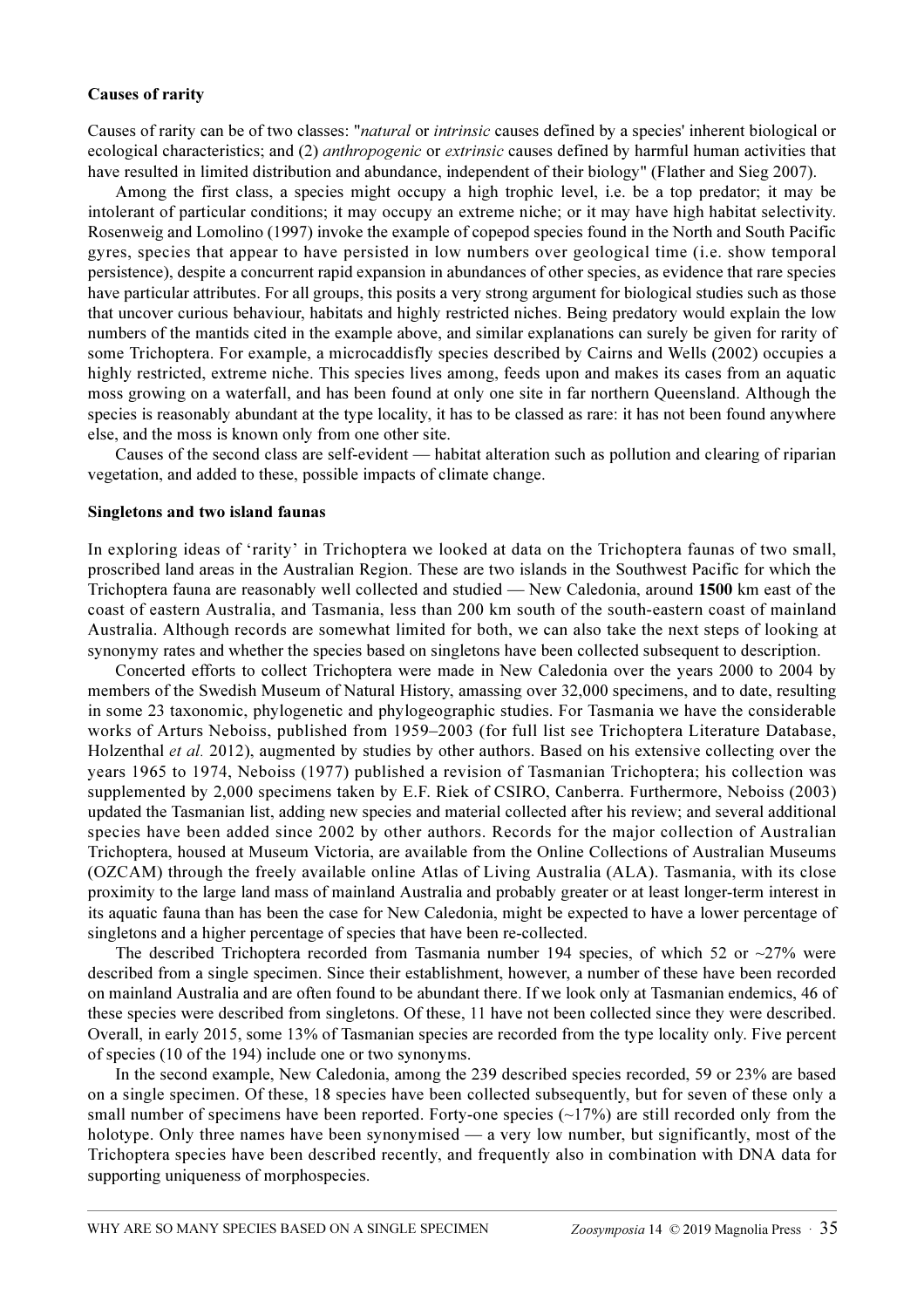#### Hydroptilids of a northern Australian stream

In addition to what we can glean about singletons and putative rarity from the above two island faunas, we examined data from an ecological study on the Magela Creek, in the seasonal tropics of Australia's Northern Territory. From this work, hydroptilid diversity and abundance data are available for the monitoring study based on 60 samples collected over almost two years of regular light-trapping for Trichoptera. The monitoring used a small 6V New Jersey-type light trap (low intensity light, coupled with a fan for suction); details will be reported elsewhere together with hydrological data (Dostine and Wells, unpublished data) but frequency of collection of species and abundance records are considered here.

Over the 22 months of light trapping beside Magela Creek, 10,265 individuals were collected, representing 60 species. Of these, 88.9% of the specimens belong to 25 species of Hydroptilidae. The frequency of detection of these 25 species is shown in Table 1. All but two species were detected in less than 50% of samples. Three species were taken only once, for two of which only one specimen each was recorded, for the third, seven specimens. One of the species, *Orthotrichia muscari* Wells, of which only one specimen was taken, is based on a singleton but has been collected in reasonable numbers at other sites in northern Australia. This species is a parasitoid and thus might be expected to be in low numbers, as it would be dependent on the presence of its hosts. Most of the specimens in the Magela Creek samples represented a single species, *Hellyethira ramosa* Wells, probably a feeder on filamentous green algae. Yet even this often abundant species was trapped in only close to 57% of samples. Although the data reflect the diversity and abundance of hydroptilids at the stream over the collection period, they highlight the chancy nature of spot collections by survey workers and taxonomists, and importance of understanding ecological and microhabitat preferences of the species.

These results from the Northern Territory parallel quite closely the findings of a similar study on Trichoptera of a tropical stream in north-eastern Queensland, Australia, reported by Benson and Pearson (1988). They found fluctuations in abundance of Trichoptera collected by light trapping beside Yuccabine Creek in the Paluma Range. Over the three years of their study they found enormous variability in presence of individual species, even in species that are commonly collected at other times and other sites.

It is, thus, reasonable to conclude that rarity of some species in samples, such as could be reflected in the description of species from unique specimens, results frequently from failure to sample adequately across available habitats and seasonal conditions. Comprehensive faunal surveys require more extensive sampling efforts, but even these may not lead to satisfactory conclusions. In analyses of 42 years' data from a study on Australian desert lizards — for its duration the study a rarity in itself — Pianka (2014), after examining a range of hypotheses concluded that some species of the Australian desert lizards are always rare and that '[n]o general explanation for rarity may exist, but rather each species appears to have its own idiosyncratic reasons for being uncommon'.

## Consequences for conservation of species based on single specimens

Rarity is important for conservation managers, but is not the only criterion for inclusion of species on threatened species lists. In Australia, few Trichoptera are included on endangered or threatened species lists. Only in Tasmania and Victoria are any species of Trichoptera listed. In attempting to assess any implications of singleton-based species or 'rarity' for conservation we examine the species that are listed officially for Tasmania.

Currently 16 species are listed on the Tasmanian list of Threatened Species (DPIWE 2005 Tasmania). One of these is categorised as 'extinct', and two as endangered, and the others as threatened on the basis that the '… species are subject to stochastic risk of endangerment because of a naturally small population size and areas of occupancy of less than 2000 km<sup>2</sup>. Four of Tasmania's listed species occur on mainland Australia where they are widespread and often abundant in the east. The others are/or were endemic to Tasmania; for only one of the 16 listed species is the holotype a unique. So there seems not to be any correlation between singletonbased species and conservation status among Tasmanian Trichoptera. The two species listed as 'endangered' were found only at Lake Pedder and have not been collected since flooding by impoundment of the Franklin River. Our study revealed 10 further Tasmanian endemic species that are known only from singletons and have not been reported formally since, but perhaps fall outside the criteria for listing.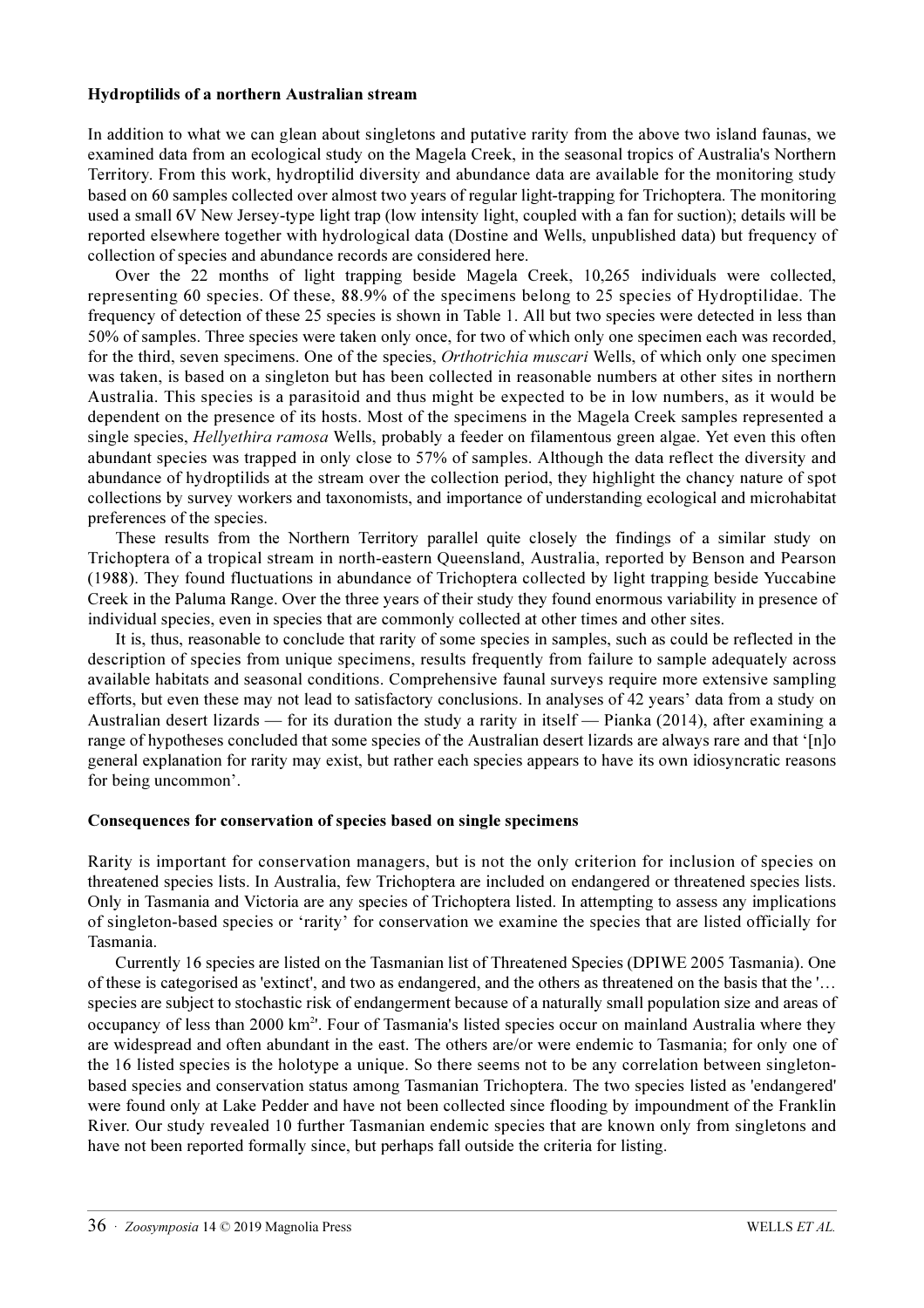## Conclusions

Trichoptera workers are not alone in describing species on the basis of single specimens. Rarity of some species in samples, which would naturally be reflected in description of species on the basis of unique specimens, results frequently from under-collecting. Furthermore, it appears that on the basis of available data and taking the concept of rarity as low abundance of a species within a delimited area, many Trichoptera species are 'rare'. However, a critical item that is lacking is good data on variation within Trichoptera species and a far better understanding of the biology of individual species. This may well be a factor in apparent low abundances. Frequently Trichoptera are collected by light trapping, however some species appear only rarely to come to lights, for example species of the Australian endemic genus, Orphninotrichia, which are usually active only at daytime. When one is aware of the often-restricted niches occupied by species, collecting methods can be adjusted accordingly.

## Acknowledgement

Laurence Mound is acknowledged for his useful comments on the manuscript.

## References

- ABRS (2015) Australian Faunal Directory. [Australian Biological Resources Study, Canberra. Available from: http://](http://www.environment.gov.au/biodiversity/abrs/online-resources/fauna/afd/home) [www.environment.gov.au/biodiversity/abrs/online-resources/fauna/afd/index.html \(Accessed 20 July 2015\)](http://www.environment.gov.au/biodiversity/abrs/online-resources/fauna/afd/home)
- Battiston, R. (2015) Species diversity and conservation of mantids: threatened species or merely data deficient? Antenna Special Edition, 10th European Congress of Entomology, York, UK 3–8 August 2014, pp. 37–38.
- Benson, L.J. & Pearson, R.G. (1988) Diversity and seasonality of adult Trichoptera captured in a light-trap at Yuccabine Creek, a tropical Australian rainforest stream. Australian Journal of Ecology, 13, 337–344. https://doi.org/10.1111/j.1442-9993.1988.tb00982.x
- Cairns, A. & Wells, A. (2002) Contrasting modes of handling moss for feeding and case-building by the caddisfly Scelotrichia willcairnsi (Insecta: Trichoptera). Journal of Natural History, 42, 2609-2615. <https://doi.org/10.1080/00222930802354308>
- [DPIWE Tasmania] Department of Primary Industries, Water and Environment (2005) Threatened species listing statement. Online at http://dpipwe.tas.gov.au/conservation/threatened-species-and-communities/lists-of-threatened-species/full-listof-threatened-species (accessed 20 July 2015)
- Ehrmann, R. (2002) Mantodea Gottesanbeterinnen de Welt. Natur und Tier Verlag, Münster, 519 pp.
- Flather, C.H. & Sieg, C.H. (2007) Species rarity: definition, causes, and classification. pp. 40–66 in Raphael, M.G. & Molina, R. (eds) Conservation of Rare or Little-Known Species: Biological, Social, and Economic Considerations. Island Press, Washington D.C.,  $xi + 375$  pp.
- Gaston, K.J. & Mound, L.A. (1993) Taxonomy, hypothesis testing and the biodiversity crisis. Proceedings of the Royal Society (B) Biological Sciences, 251, 139–142.
	- https://doi.org/10.1098/rspb.1993.0020
- Hill, L. (2014) Revision of Silhouettanus with description of nine new species (Hemiptera: Heteroptera: Schizopteridae). Zootaxa, 3815 (3), 353–385.

https://doi.org/10.11646/zootaxa.3815.3.3

Hill, L. (2015) Three new genera of Schizopteridae from Australia with description of six new species (Hemiptera: Heteroptera: Schizopteridae). Zootaxa, 3990 (1), 73–96.

https://doi.org/10.11646/zootaxa.3990.1.4

- [Holzenthal, R.W., Mendez, P.K, Steiner, J.W.H. & Huisman, J. \(2012\) Trichoptera Literature Database: a collaborative](http://www.trichopteralit.umn.edu/) bibliographic resource for world caddisfly research. Available from: http://www.trichopteralit.umn.edu/ (Accessed July 2015)
- [ICZN \(2012\) International Code of Zoological Nomenclature. 4th Edition, Available from: http://iczn.org/iczn/index.jsp](http://iczn.org/iczn/index.jsp) (Accessed July 2015)
- [IUCN Standards & Petitions Working Sub Committee \(2014\) Available from: https://www.iucn.org/theme/species/about/](https://www.iucn.org/theme/species/about/species-survival-commission/ssc-leadership-and-steering-committee/sub-committees/standards-and-petitions-sub-committee) species-survival-commission/ssc-leadership-and-steering-committee/sub-committees/standards-and-petitions-subcommittee (Accessed July 2015)
- Lim, G.S., Balke, M. & Meier, R. (2012) Determining species boundaries in a world full of rarity: singletons, species